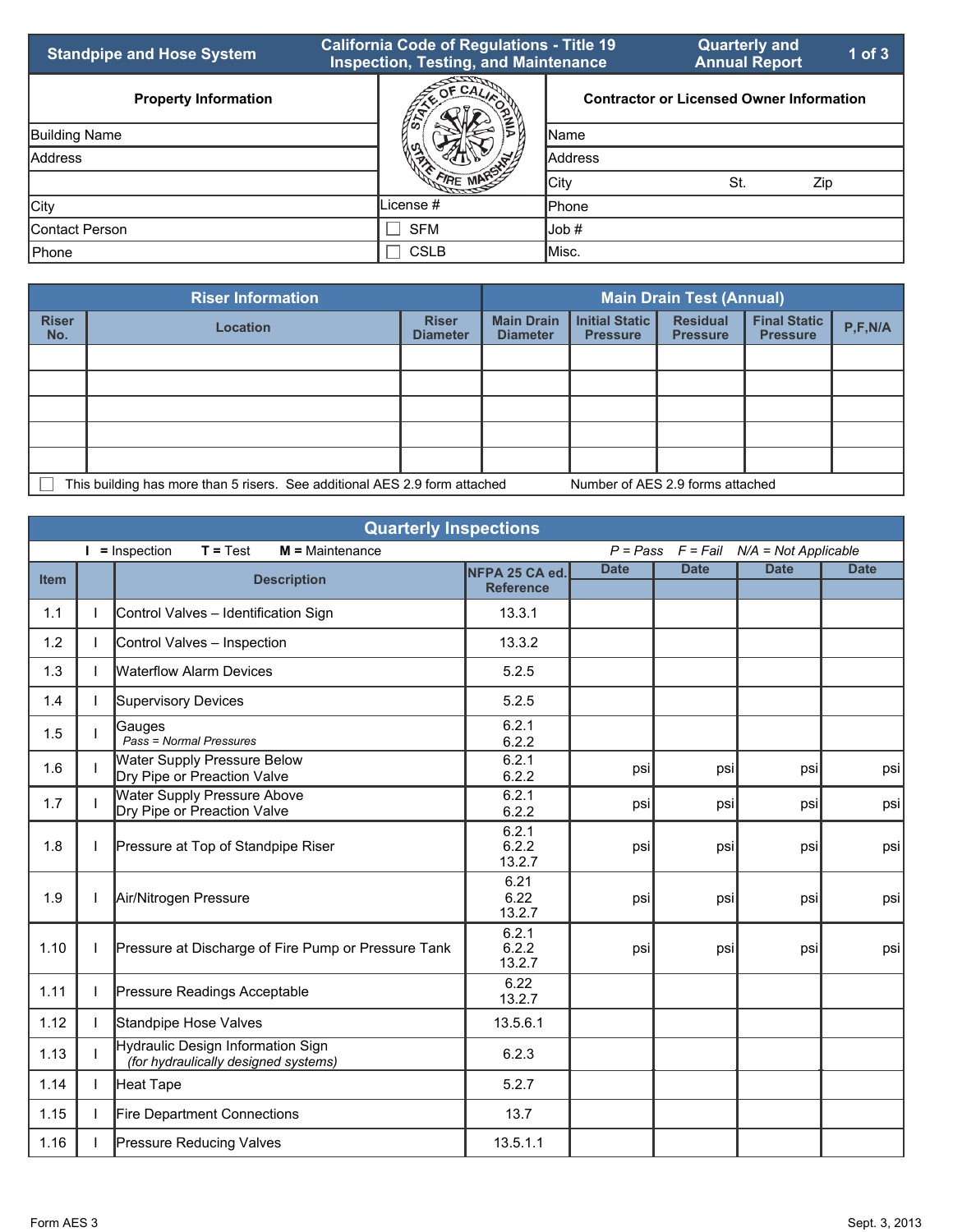| <b>Standpipe and Hose System</b> | <b>California Code of Regulations - Title 19</b><br><b>Inspection, Testing, and Maintenance</b> |               | <b>Quarterly and</b><br><b>Annual Report</b>    | $2$ of $3$ |
|----------------------------------|-------------------------------------------------------------------------------------------------|---------------|-------------------------------------------------|------------|
| <b>Property Information</b>      |                                                                                                 |               | <b>Contractor or Licensed Owner Information</b> |            |
| <b>Building Name</b>             |                                                                                                 | <b>I</b> Name |                                                 |            |
| <b>Address</b>                   |                                                                                                 | lJob #        |                                                 |            |
| City                             |                                                                                                 |               |                                                 |            |

|             | <b>ANNUAL INSPECTION, TESTING, AND MAINTENANCE</b><br><b>Include ALL Quarterly Inspections</b> |                                                                                                         |                                          |             |                                              |           |  |  |
|-------------|------------------------------------------------------------------------------------------------|---------------------------------------------------------------------------------------------------------|------------------------------------------|-------------|----------------------------------------------|-----------|--|--|
|             |                                                                                                | $T = Test$<br>$M =$ Maintenance<br>$I =$ Inspection                                                     |                                          |             | $P = Pass$ $F = Fail$ $N/A = Not Applicable$ |           |  |  |
| <b>Item</b> |                                                                                                | <b>Description</b>                                                                                      | NFPA 25 CA ed.<br><b>Reference</b>       | <b>Date</b> | <b>Comments Only</b>                         | P, F, N/A |  |  |
| 1.17        |                                                                                                | <b>Backflow Preventers</b>                                                                              | 13.6.1                                   |             |                                              |           |  |  |
| 1.18        | $\mathbf{L}$                                                                                   | Buildings (Freeze Protection)                                                                           | 4.1.1.1                                  |             | <b>Owner's Responsibility</b>                |           |  |  |
| 1.19        |                                                                                                | Pipe and Fittings                                                                                       | 5.2.2                                    |             |                                              |           |  |  |
| 1.20        | $\mathbf{L}$                                                                                   | Hangers                                                                                                 | 5.2.3                                    |             |                                              |           |  |  |
| 1.21        |                                                                                                | Seismic Braces                                                                                          | 5.2.3                                    |             |                                              |           |  |  |
| 1.22        |                                                                                                | Hose Connections                                                                                        | 6.2.1<br>Table 6.1.2                     |             |                                              |           |  |  |
| 1.23        | $\mathbf{L}$                                                                                   | Cabinet                                                                                                 | 6.2.1<br>Table 6.1.2                     |             |                                              |           |  |  |
| 1.24        | I.                                                                                             | Hose                                                                                                    | 6.2.1<br>Table 6.1.2                     |             |                                              |           |  |  |
| 1.25        | $\mathbf{L}$                                                                                   | Hose Storage Device                                                                                     | 6.2.1<br>Table 6.1.2<br><b>NFPA 1962</b> |             |                                              |           |  |  |
| 1.26        | $\mathbf{L}$                                                                                   | Hose Nozzle                                                                                             | 6.2.1<br>Table 6.1.2                     |             |                                              |           |  |  |
| 2.1         | T.                                                                                             | Control Valve - Position                                                                                | 6.2.1<br>13.3.3.1                        |             |                                              |           |  |  |
| 2.2         | T.                                                                                             | Control Valve - Operation                                                                               | 6.2.1<br>13.3.3.2                        |             |                                              |           |  |  |
| 2.3         | T.                                                                                             | Supervisory Devices                                                                                     | 13.3.3.5                                 |             |                                              |           |  |  |
| 2.4         | $\mathsf{T}$                                                                                   | <b>Waterflow Alarm Devices</b><br>90 sec. maximum - (Enter Time)                                        | 6.3.3<br>13.2.6                          |             | sec.                                         |           |  |  |
| 2.5         | T.                                                                                             | Main Drain Test<br>(Enter data on Page 1 of this form)                                                  | 13.2.5<br>13.3.3.4                       |             |                                              |           |  |  |
| 2.6         | T.                                                                                             | Hose Rack Hose Valve<br>(partial flow test)                                                             | 13.5.3.3                                 |             |                                              |           |  |  |
| 2.7         | T.                                                                                             | Pressure Reducing Hose Valve<br>(partial flow test)                                                     | 13.5.2.3                                 |             |                                              |           |  |  |
| 2.8         | T.                                                                                             | <b>Backflow Preventer Assemblies</b>                                                                    | 13.6.2                                   |             |                                              |           |  |  |
| 2.9         | T                                                                                              | Class   & III Hose Valve Test                                                                           | 13.5.6.2.1                               |             |                                              |           |  |  |
| 2.10        | T                                                                                              | Class II Hose Valve Test                                                                                | 13.5.6.2.2                               |             |                                              |           |  |  |
| 3.1         | M                                                                                              | Control Valves                                                                                          | 13.3.4                                   |             |                                              |           |  |  |
| 3.2         | M                                                                                              | Hose Valves                                                                                             | 13.5.6.3                                 |             |                                              |           |  |  |
| 3.3         | М                                                                                              | Obstruction Investigation required<br>(If "Yes", see Deficiencies and Comments Section<br>for Results.) | 14.3                                     |             | Yes<br>No                                    |           |  |  |
| 3.4         | M                                                                                              | System Returned to Service                                                                              | 4.5.3<br>15.7                            |             | ∏ Yes<br>$\Box$ No                           |           |  |  |